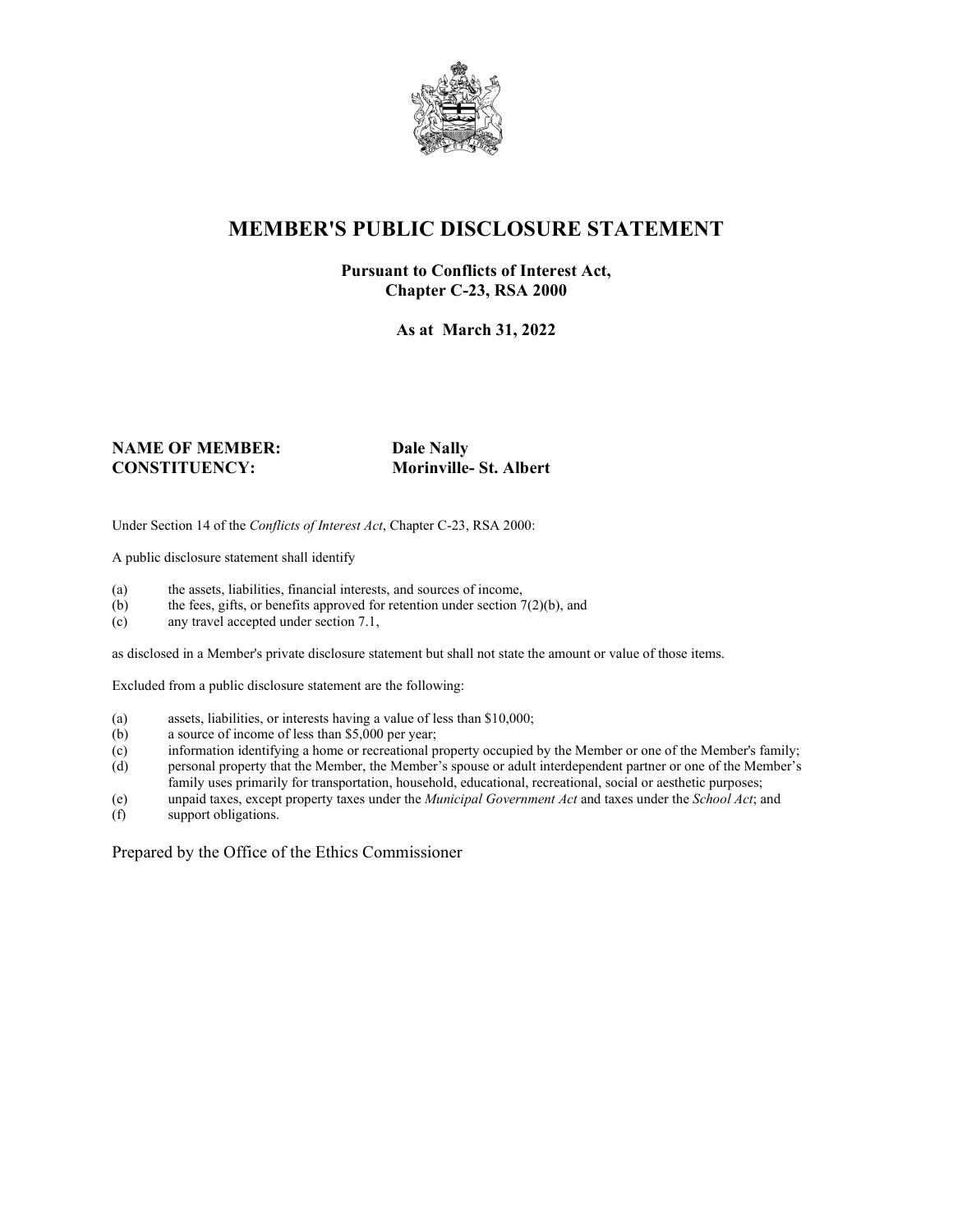## **PUBLIC DISCLOSURE STATEMENT FOR Dale Nally**

# **FORM 1: MEMBER (Dale Nally)**

| <b>INCOME</b>                                                                                   |                             |
|-------------------------------------------------------------------------------------------------|-----------------------------|
| <b>Source</b>                                                                                   | <b>Nature of Income</b>     |
| <b>Province of Alberta</b>                                                                      | MLA Indemnity and Allowance |
| <b>ASSETS</b>                                                                                   |                             |
| <b>Real Property</b>                                                                            | Primary Residence           |
| <b>Bank, Trust Company or Other Financial</b><br><b>Institution</b>                             | n/a                         |
| <b>Publicly Traded Securities (stocks and bonds)</b><br>and Registered Retirement Savings Plans | <b>RRSPs</b>                |
| <b>Canada Savings Bonds, Guaranteed</b><br><b>Investment Certificates</b>                       | n/a                         |
| <b>Mutual Funds</b>                                                                             | n/a                         |
| <b>Annuities and Life Insurance Policies</b>                                                    | MLA Group Plan              |
| <b>Pension Rights</b>                                                                           | <b>Great West Life</b>      |
| <b>Other Assets</b>                                                                             | n/a                         |
| <b>Gifts and Personal Benefits</b>                                                              | n/a                         |
| <b>Travel on Non-commercial Aircraft</b>                                                        | n/a                         |
| <b>LIABILITIES</b>                                                                              |                             |
| <b>Mortgages</b>                                                                                | Scotiabank                  |
| <b>Loans or Lines of Credit</b>                                                                 | n/a                         |
| <b>Guarantees</b>                                                                               | n/a                         |
| <b>Other</b>                                                                                    | n/a                         |
| <b>FINANCIAL INTERESTS</b><br>n/a                                                               |                             |